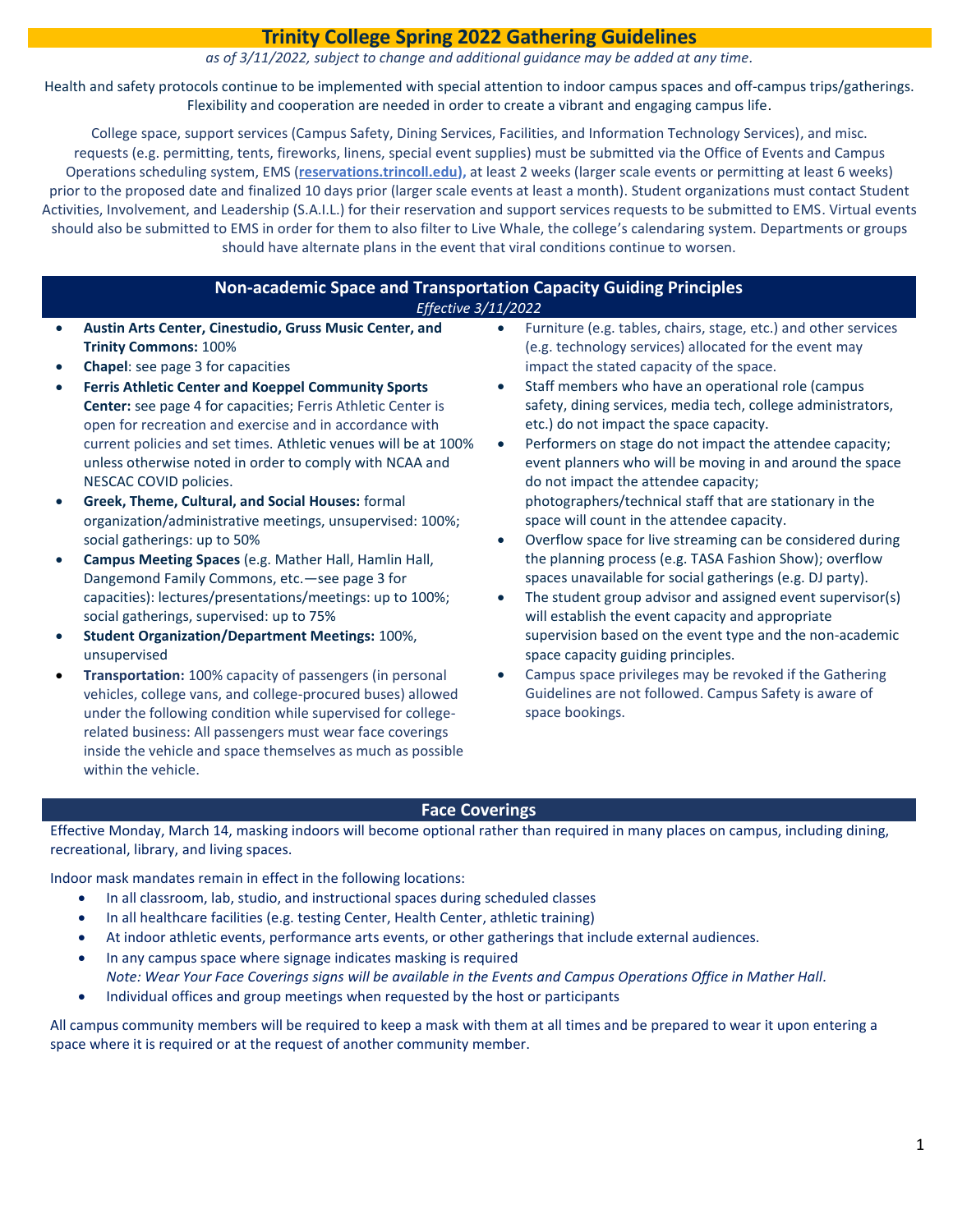### **Proof of Vaccination for Visitors and Event Participants**

- Campus community members must show their Trinity ID to access all indoor college-sponsored events.
- Visitors and event participants are welcome on campus, and required to show proof of vaccination to attend all indoor collegesponsored events including indoor athletic events and events at the Austin Art Center and Cinestudio. *Note: No exemptions allowed.*
- Visitors and event participants include but are not limited to: general audience members, guest speakers, external reviewers, performers, candidates for employment, Smith House overnight guests, vendors, and event attendees where food and beverage is served.
- Event department hosts (college department/student group) of an indoor college-sponsored event, including an outdoor collegesponsored event with an assigned indoor rain location, will be responsible for verifying proof of vaccination from visitors and event participants along with maintaining the approved space capacity and the wearing of face coverings at all times.
- Visitors and event participants must present their vaccination card or a photo of their card to the department host upon arrival to the event. *Note: event participants (e.g. lecturers) must also show proof of a negative rapid test 24 hours prior to arrival. Proof must be confirmed by department host.*

### **Food and Beverage**

Dining Facilities: full seating with grab-n-go available

Peter B's Cafe and Underground Coffeehouse: full seating with grab-n-go available *Note: Food and beverage is prohibited in the Raether Library and Information Technology Center (RLITC) and all academic classrooms/labs.* 

Events: Chartwells Dining Services is offering the following styles of service—self-serve buffet/reception, served sit down, "Bantams on the Fly" delivery and pick up service. Food trucks and beer/wine service must be coordinated through Chartwells. Please contact Melissa LaComb at [Melissa.LaComb@compass-usa.com.](mailto:Melissa.LaComb@compass-usa.com) Larger gatherings with food are strongly encouraged to contract with Chartwells Dining Services. Due to procurement challenges, a lead time of 10 days (21 days for food trucks) on all catering orders is required. *Note: Grab-n-go is the recommended style of service from external caterers (e.g. The Kitchen, First and Last Restaurant) or self-catering (e.g. BJs, Stop and Shop). No staffing allowed on campus*.

Off-campus: While visiting a restaurant or bar, attendees are encouraged to dine outdoors wherever possible.

**[Christina Bolio](mailto:Christina%20Bolio@trincoll.edu)** *Liaison for:* • *Advancement* • *Athletics*

• *Campus and Student Life*

# **Office of Events and Campus Operations Liaison Assignments**

For campus reservations, support services, and misc. requests, please visit [reservations.trincoll.edu.](https://reservations.trincoll.edu/EmsWebApp/) Additional event planning information is available to assist departments/groups in their planning.

#### **[Megan Fitzsimmons](mailto:Megan.Fitzsimmons@trincoll.edu)**

*Director including Event and Campus Operations, Post Office, and Sustainability*

#### *Liaison for:*

- *Chartwells*
- *Facilities Services*
- *Dream Camp*
- *Enrollment, Guest Experience Team*
- *Emergency Management Team*
- *Communications Advisory Group*

## **[Elliot Levesque](mailto:Elliot.Levesque@trincoll.edu)**

*Liaison for:*

- *Communications and Marketing*
- *Educational Partners and External Organizations*
- *Diversity, Equity, and Inclusion Enrollment and Student Success* • *Library and Information* 
	- *Technology Services* • *President*
- **[Ilda Ramos](mailto:Ilda.Ramos@trincoll.edu)** *Liaison for:*
- *Dean of Faculty*
- *Academic Department and Programs*
- *Finance and Operations*
- *Spiritual and Religious Life*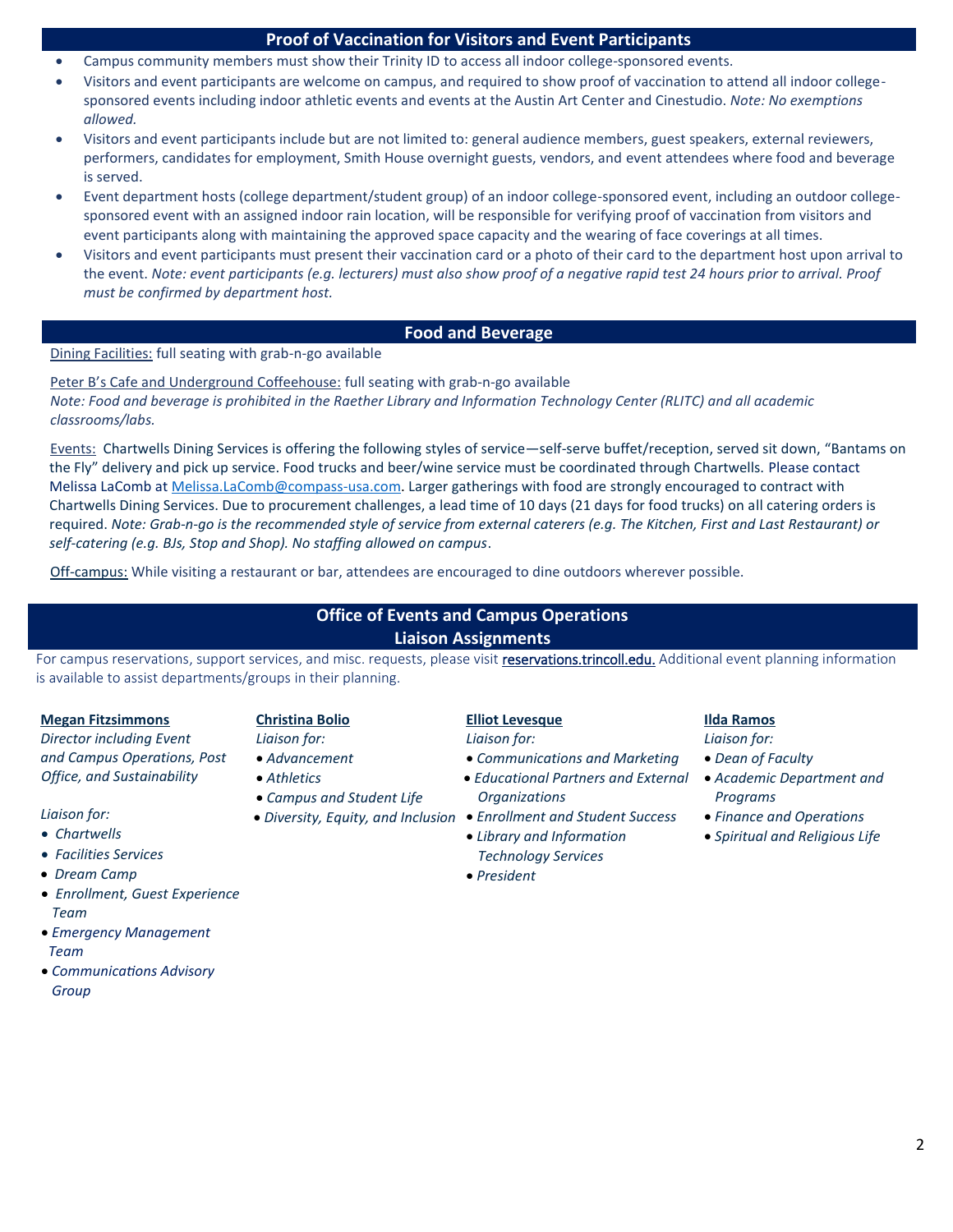#### **Campus Spaces—Academic and Non-Academic**

Spaces with a \* have the appropriate equipment installed for possible streaming. Please connect with Media Technology Services at [mts@trincoll.edu](mailto:mts@trincoll.edu) to discuss your specific technology needs to ensure your event is scheduled in the appropriate space.

| <b>Building</b>                 | <b>Room</b>                            | 100% Capacity, used as is |
|---------------------------------|----------------------------------------|---------------------------|
| <b>Austin Arts Center</b>       | <b>Garmany Hall</b>                    | 60                        |
| <b>Austin Arts Center</b>       | <b>Goodwin Theater</b>                 | 320                       |
| <b>Gruss Music Center</b>       | <b>Rehearsal Hall</b>                  | 60                        |
| Jacobs Life Sciences Center     | Lecture Room 134*                      | 50                        |
| Jacobs Life Sciences Center     | Lecture Room 138-39*                   | 50                        |
| Jacobs Life Sciences Center     | Boyer Auditorium*                      | 97                        |
| <b>McCook Academic Building</b> | Auditorium*                            | 188                       |
| <b>McCook Academic Building</b> | Lecture Room 225*                      | 32                        |
| <b>McCook Academic Building</b> | Lecture Room 303*                      | 32                        |
| <b>Raether Center</b>           | Lecture Room 181*                      | 31                        |
| <b>Raether Center</b>           | Alden Trust Computing Lab B02*         | 24                        |
| <b>Raether Center</b>           | United Technologies Computing Lab B03* | 32                        |
| <b>Seabury Hall</b>             | Waters Family Seminar Room N128*       | 28                        |
| <b>Seabury Hall</b>             | Bigelow Classroom N129*                | 38                        |
| <b>Seabury Hall</b>             | Wagner Lecture Room N130*              | 35                        |
| <b>Seabury Hall</b>             | Class of 1943 Reception Hall N215*     | 28                        |
| <b>Seabury Hall</b>             | Lecture Room N217*                     | 64                        |
| <b>Seabury Hall</b>             | Lecture Room S201*                     | 35                        |
| <b>Seabury Hall</b>             | Lazay Computer Center S205*            | 23                        |
| <b>Seabury Hall</b>             | Bogle Student Multi-Use Room 204*      | 28                        |
| <b>Trinity Commons</b>          | Performance Lab 152                    | 60                        |

**Non-Academic – 75-100% Capacities**

**Academic**

*Note: #'s listed below are a range of 75%-100% capacity. Furniture (e.g. tables, chairs, stage, etc.) and other services (e.g. technology services) allocated for the event will impact the capacity of the space. A variety of pre-determined set ups have been created to accommodate an assortment of gatherings.* 

| <b>Building</b>       | <b>Room</b>                       | <b>Row Seating</b>     | <b>Conference</b> | <b>Banquet Rounds</b>     | <b>Banquet Rectangles</b> | <b>Reception</b> |
|-----------------------|-----------------------------------|------------------------|-------------------|---------------------------|---------------------------|------------------|
|                       |                                   | (with center<br>aisle) | (square)          | (6-8 chairs per<br>table) | (6-8 chairs per table)    | (room clear)     |
| <b>Admissions</b>     | Group Conference Room 301*        | $42 - 60$              | 24-36             | 36-48                     | 36-48                     | 60-75            |
| <b>Admissions</b>     | Video Conference Room 202         | n/a                    | $16 - 20$         | n/a                       | n/a                       | n/a              |
| Chapel                | <b>Main Chapel</b>                | 200                    | n/a               | n/a                       | n/a                       | n/a              |
| Chapel                | <b>Friendship Chapel</b>          | 25                     | n/a               | n/a                       | n/a                       | n/a              |
| <b>Hallden Hall-N</b> | Dangremond Family Commons 104*    | $42 - 60$              | $16 - 20$         | 36-48                     | n/a                       | $42 - 65$        |
| <b>Hamlin Hall</b>    | <b>Academic Club</b>              | $30 - 40$              | $16 - 20$         | n/a                       | n/a                       | $30 - 40$        |
| <b>Hamlin Hall</b>    | <b>Dining Hall</b>                | 75-100                 | 24-36             | n/a                       | 64-90                     | 75-100           |
| <b>Mather Hall</b>    | Alumni Lounge                     | n/a                    | $16 - 24$         | n/a                       | 18-24                     | n/a              |
| <b>Mather Hall</b>    | <b>Rittenberg Lounge</b>          | 60-80                  | 24-30             | 48-64                     | n/a                       | 60-80            |
| <b>Mather Hall</b>    | Washington Room*                  | 335-450                | 24-36             | 225-300                   | n/a                       | 335-450          |
| <b>Mather Hall</b>    | <b>Wean Terrace ABC</b>           | 150-200                | 28-36             | 102-136                   | n/a                       | 150-200          |
| <b>Mather Hall</b>    | Wean Terrace Room A               | n/a                    | $15 - 20$         | $8 - 12$                  | n/a                       | n/a              |
| <b>Mather Hall</b>    | Wean Terrace Room B               | 60-80                  | 28-36             | 48-64                     | n/a                       | 60-80            |
| <b>Mather Hall</b>    | Wean Terrace Room C*              | 30-40                  | $16 - 20$         | 24-32                     | n/a                       | $30 - 40$        |
| <b>Raether Center</b> | Joslin Family 1823 Room*          | 60-80                  | 24-36             | 42-56                     | 42-56                     | 60-80            |
| <b>Smith House</b>    | Reese Room*                       | $42 - 60$              | 24-32             | 42-56                     | n/a                       | $42 - 60$        |
| <b>Vernon Social</b>  | Flex space (with stadium seating) | 100-125                | 24                | n/a                       | 24                        | 125              |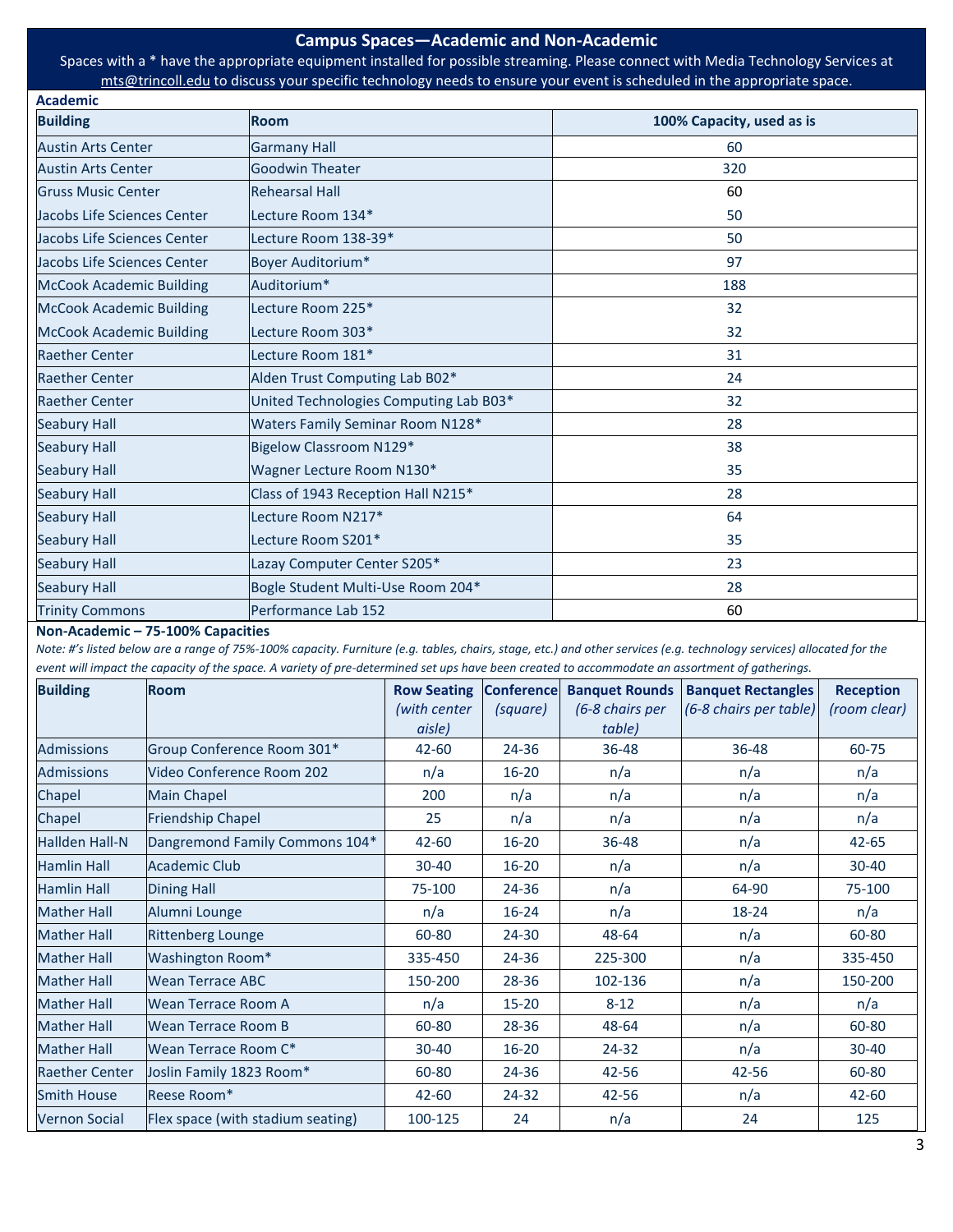## **Athletic Facilities**

| <b>Building</b>                        | <b>Room</b>                | <b>Capacity</b>                                                                                                                                                             |
|----------------------------------------|----------------------------|-----------------------------------------------------------------------------------------------------------------------------------------------------------------------------|
| <b>Ferris Athletic Center</b>          | Kellner Squash Center      | 500                                                                                                                                                                         |
| <b>Ferris Athletic Center</b>          | <b>Memorial Fieldhouse</b> | Athletic dept. and event supervisor<br>establish event capacities.<br>Note: limited availability for events<br>with the sports teams need for rain<br>plan facility option. |
| <b>Ferris Athletic Center</b>          | Oosting Gym                | 1500                                                                                                                                                                        |
| <b>Koeppel Community Sports Center</b> | <b>Williams Rink</b>       | 3400                                                                                                                                                                        |

#### **Greek Life and Student Campus Houses**

*Note: first floor useable space has been used to calculate the capacity following the space capacity guiding principle of no overflow spaces (basement, 2nd, 3rd floors) available for social gatherings/meetings. Existing furniture (e.g. sofas, tables, chairs, bookcases, desks, pool tables) and misc. services (e.g. DJ or movie screen) for the gathering/meeting impact the capacity of the space. Student campus house furniture may need to be cleared and stored appropriately.*

| <b>House</b>                                      | <b>College Staff Liaison</b>        | <b>Capacity</b>                 |
|---------------------------------------------------|-------------------------------------|---------------------------------|
| <b>Asian American Student Association</b>         | <b>Jared Delane</b>                 | 40                              |
| <b>Charleston House of Interfaith Cooperation</b> | <b>Marcus Halley</b>                | 24                              |
| <b>Greek Life Houses</b>                          | <b>Trevor Beauford</b>              | Please contact Trevor Beauford. |
| <b>I-House</b>                                    | <b>Katie Clair</b>                  | 50                              |
| La Eracra                                         | <b>Jared Delane</b>                 | 50                              |
| <b>The Mill</b>                                   | <b>Trevor Beauford</b>              | 44                              |
| <b>Queer Resource Center</b>                      | <b>Crystal Nieves</b>               | 16                              |
| <b>The Treehouse</b>                              | <b>Joe Barber</b>                   | 34                              |
| <b>Umoja House</b>                                | <b>Jared Delane</b>                 | 46                              |
| <b>Zachs Hillel House</b>                         | <b>Lisa Kassow and Leah Staffin</b> | 56                              |